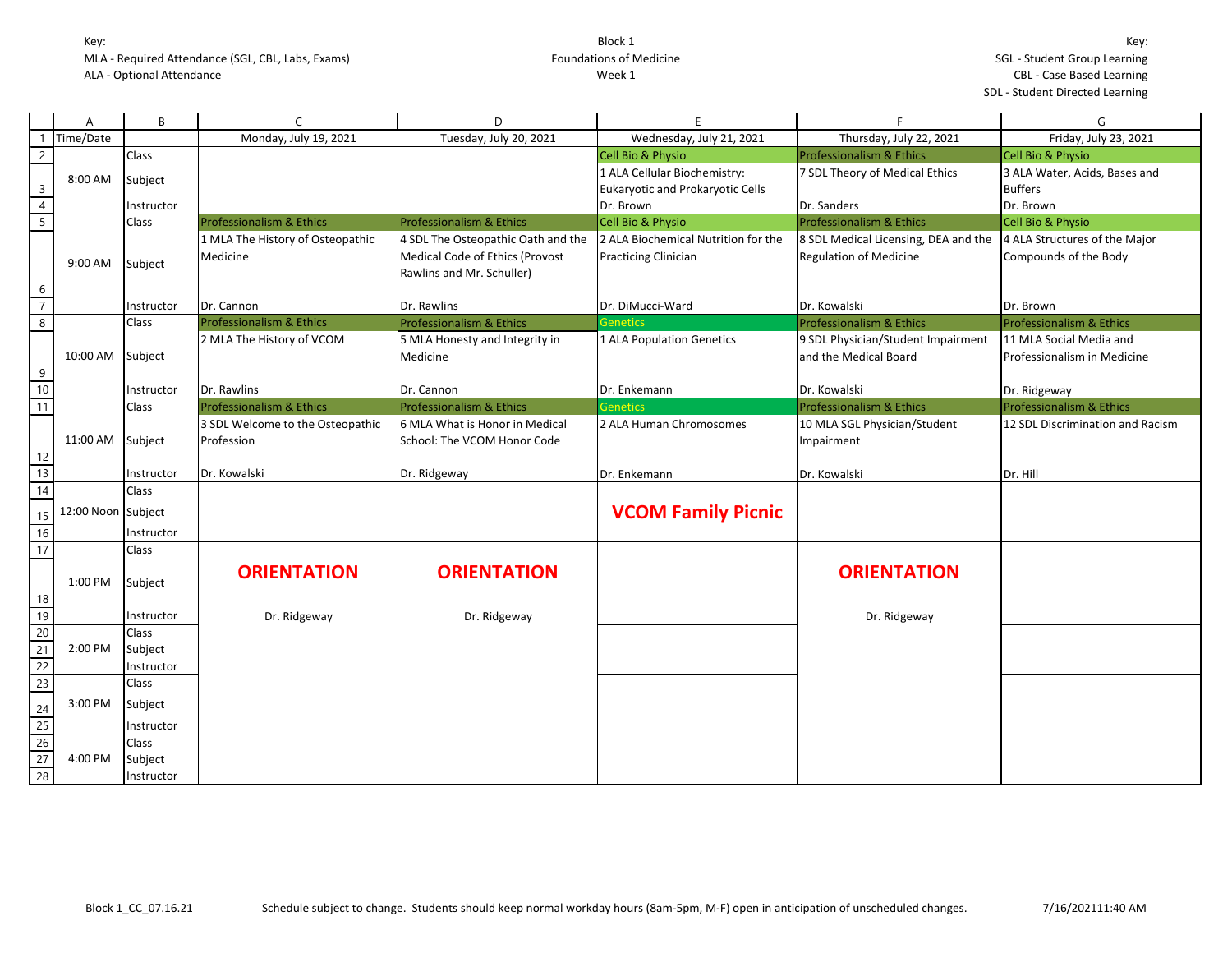|                 | Α          | B          | $\mathcal{C}$                     | D                                   | E                                   | F.                                                                       | G                                   |
|-----------------|------------|------------|-----------------------------------|-------------------------------------|-------------------------------------|--------------------------------------------------------------------------|-------------------------------------|
|                 | Time/Date  |            | Monday, July 26, 2021             | Tuesday, July 27, 2021              | Wednesday, July 28, 2021            | Thursday, July 29, 2021                                                  | Friday, July 30, 2021               |
| $\overline{2}$  |            | Class      | Cell Bio & Physio                 | <b>Professionalism &amp; Ethics</b> | Cell Bio & Physio                   | PPC/OMM                                                                  | <b>Professionalism &amp; Ethics</b> |
|                 |            |            | 5 ALA Amino Acids: The Building   | EXAM #1 (1-11)                      | 9 ALA Regulation of Enzymes         | 3 ALA Concepts of Ultrasound: Basic                                      | 18 SDL Medical Student and          |
|                 | 8:00 AM    | Subject    | <b>Blocks of Proteins</b>         |                                     |                                     | Terminology and Understanding                                            | Physician Expectations on Sexual    |
| $\mathbf{3}$    |            |            |                                   |                                     |                                     |                                                                          | Harassment and Sexual Violence I    |
| $\overline{4}$  |            | Instructor | Dr. Fisher                        |                                     | Dr. Fisher                          |                                                                          | Dr. Rawlins                         |
| $\overline{5}$  |            | Class      | Cell Bio & Physio                 |                                     | Cell Bio & Physio                   | Immunology                                                               | <b>Professionalism &amp; Ethics</b> |
|                 |            |            | 6 ALA Structure Function          |                                     | 10 ALA Enzyme Cofactors: Minerals   | 6 ALA Complement                                                         | 19 SGL Medical Student and          |
|                 | 9:00 AM    | Subject    | Relationships in Proteins         |                                     |                                     |                                                                          | Physician Expectations on Sexual    |
| 6               |            |            |                                   |                                     |                                     |                                                                          | Harassment and Sexual Violence II   |
| $\overline{7}$  |            | Instructor | Dr. Fisher                        |                                     | Dr. DiMucci-Ward                    | Dr. Hagar                                                                | Dr. Rawlins                         |
| $\bf 8$         |            | Class      | Immunology                        | Cell Bio & Physio                   | <b>Genetics</b>                     | Immunology                                                               | <b>Professionalism &amp; Ethics</b> |
|                 | 10:00 AM   |            | 1 ALA Concepts of Immunology and  | 7 ALA Enzymes as Catalysts I        | 3 ALA Chromosomal Disorders         | 7 ALA Cytokines, Receptors and                                           | 20 ALA Student Professionalism      |
| 9               |            | Subject    | Cells of the Immune system        |                                     |                                     | Signaling                                                                | <b>Expectations and Portfolios</b>  |
| 10              |            | Instructor | Dr. Hagar                         | Dr. Fisher                          | Dr. Enkemann                        | Dr. Hagar                                                                | Dr. Cashman                         |
| 11              |            | Class      | Immunology                        | Cell Bio & Physio                   | <b>Genetics</b>                     | Anatomy                                                                  | Professionalism & Ethics            |
|                 | 11:00 AM   |            | 2 ALA Organs of the Immune System | 8 ALA Enzymes as Catalysts II       | 4 ALA Central Dogma                 | 1 ALA Concepts of Anatomy: The Basis 21 MLA SGL Student Portfolio Review |                                     |
| 12              |            | Subject    |                                   |                                     |                                     | of the Physical Exam                                                     | for Residency                       |
| 13              |            | Instructor | Dr. Hagar                         | Dr. Fisher                          | Dr. Enkemann                        | K. Glenn                                                                 | Dr. Cashman                         |
| $\overline{14}$ |            | Class      |                                   |                                     |                                     |                                                                          |                                     |
| 15              | 12:00 Noon | Subject    |                                   |                                     |                                     |                                                                          |                                     |
| 16              |            | Instructor |                                   |                                     |                                     |                                                                          |                                     |
| $\overline{17}$ |            | Class      |                                   | Immunology                          | Immunology                          | Professionalism & Ethics                                                 | <b>Professionalism &amp; Ethics</b> |
|                 |            |            |                                   | 3 ALA Lymphatic System              | 5 ALA Phagocytosis                  | 16 SDL Cultural Competency in                                            | 22 SDL HIPAA and Patient            |
|                 | 1:00 PM    | Subject    |                                   |                                     |                                     | Healthcare and Healthcare Disparities Confidentiality I                  |                                     |
| 18              |            |            |                                   |                                     |                                     |                                                                          |                                     |
| 19              |            | Instructor |                                   | Dr. Hagar                           | Dr. Hagar                           | Dr. Jones                                                                | W. Stevens                          |
| 20              |            | Class      |                                   | Immunology                          | <b>Professionalism &amp; Ethics</b> | <b>Professionalism &amp; Ethics</b>                                      | <b>Professionalism &amp; Ethics</b> |
|                 |            |            |                                   | 4 ALA Receptors of Innate Immunity  | 13 MLA Mindfulness                  | 17 MLA SGL: Cultural Competency and 23 SDL HIPAA and Patient             |                                     |
|                 | 2:00 PM    | Subject    |                                   |                                     |                                     | Health Care Disparities II: Gender Bias, Confidentiality II              |                                     |
|                 |            |            |                                   |                                     |                                     | Disparities and Intersectionality                                        |                                     |
| 21              |            |            |                                   |                                     |                                     |                                                                          |                                     |
| $\frac{22}{23}$ |            | Instructor |                                   | Dr. Hagar                           | Dr. Fadel                           | Dr. Jones                                                                | W. Stevens                          |
|                 |            | Class      |                                   | PPC/OMM                             | <b>Professionalism &amp; Ethics</b> |                                                                          |                                     |
|                 | 3:00 PM    | Subject    |                                   | 1 ALA Foundations of Osteopathic    | 14 MLA SGL Mindfulness II           |                                                                          |                                     |
| 24              |            |            |                                   | Medicine I                          |                                     |                                                                          |                                     |
| 25              |            | Instructor |                                   | Dr. Shadiack                        | Dr. Fadel                           |                                                                          |                                     |
| 26              |            | Class      |                                   | PPC/OMM                             | Professionalism & Ethics            |                                                                          |                                     |
|                 |            |            |                                   | 2 ALA Foundations of Osteopathic    | 15 ALA Health Insurance, Managed    |                                                                          |                                     |
|                 | 4:00 PM    | Subject    |                                   | Medicine II                         | Care, and Pay-for-Performance       |                                                                          |                                     |
| 27              |            |            |                                   |                                     |                                     |                                                                          |                                     |
| 28              |            | Instructor |                                   | Dr. Shadiack                        | W. Stevens                          |                                                                          |                                     |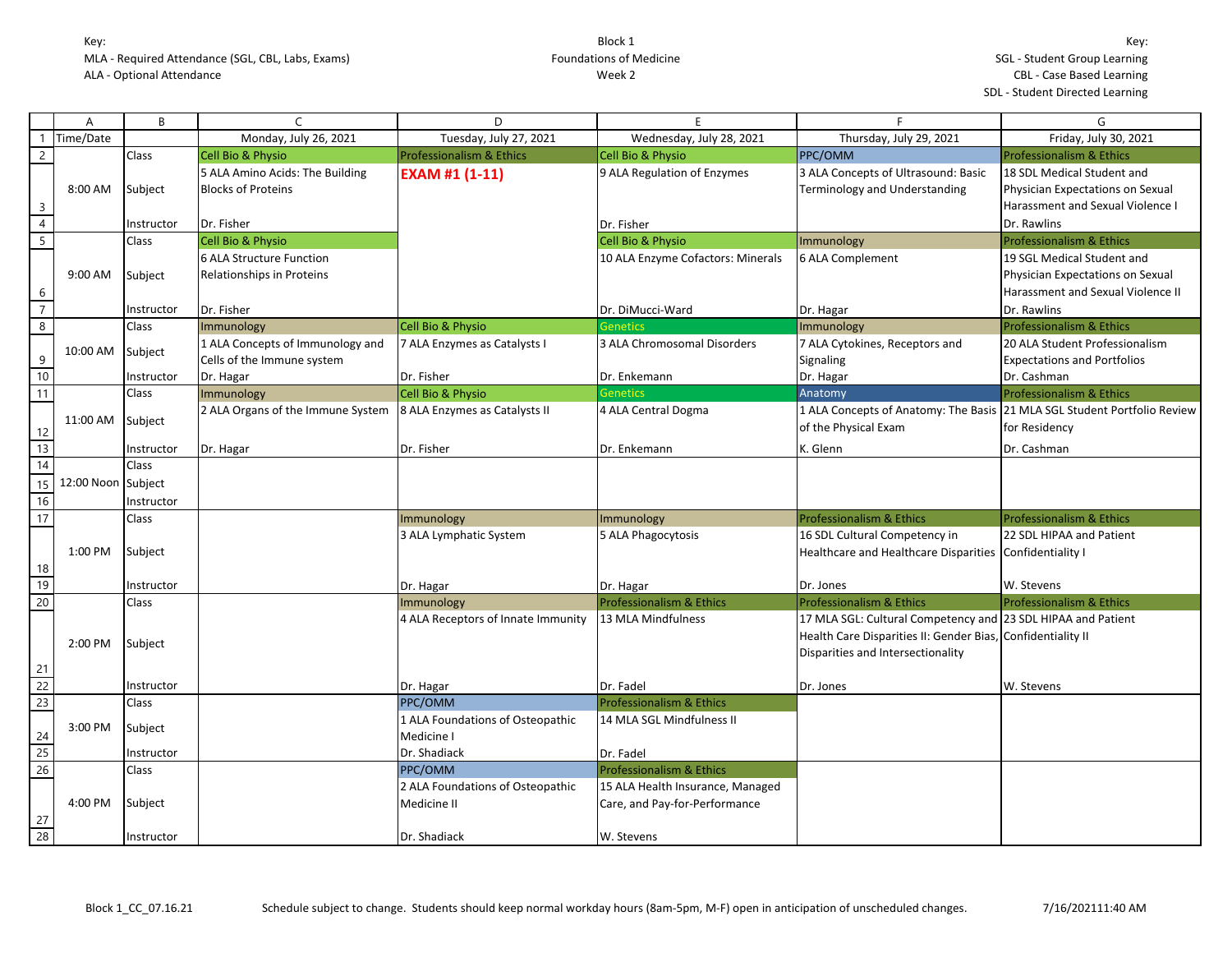|                 | Α                  | B          | $\mathsf{C}$                                                                                              | D                                                                   | E                                     | <b>F</b>                                                  | G                              |
|-----------------|--------------------|------------|-----------------------------------------------------------------------------------------------------------|---------------------------------------------------------------------|---------------------------------------|-----------------------------------------------------------|--------------------------------|
|                 | Time/Date          |            | Monday, August 2, 2021                                                                                    | Tuesday, August 3, 2021                                             | Wednesday, August 4, 2021             | Thursday, August 5, 2021                                  | Friday, August 6, 2021         |
| $\overline{2}$  |                    | Class      | <b>Professionalism &amp; Ethics</b>                                                                       | <b>Genetics</b>                                                     | Cell Bio & Physio                     | <b>Genetics</b>                                           | Immunology                     |
| $\overline{3}$  | 8:00 AM            | Subject    | <b>EXAM #2 (12-23)</b>                                                                                    | 5 ALA DNA Synthesis and Repair                                      | <b>EXAM #1 (1-10)</b>                 | 8 ALA Regulation of Gene Expression<br>and Translation II | <b>EXAM #1 (1-9)</b>           |
| $\overline{4}$  |                    | Instructor |                                                                                                           | Dr. Enkemann                                                        |                                       | Dr. Enkemann                                              |                                |
| $5\overline{)}$ |                    | Class      |                                                                                                           | Cell Bio & Physio                                                   |                                       | <b>Genetics</b>                                           |                                |
|                 |                    |            |                                                                                                           | 13 ALA Membrane Transport                                           |                                       | 9 ALA Regulation of Gene Expression                       |                                |
| 6               | 9:00 AM            | Subject    |                                                                                                           |                                                                     |                                       | III Post-transcriptional                                  |                                |
| $\overline{7}$  |                    | Instructor |                                                                                                           | Dr. Fisher                                                          |                                       | Dr. Enkemann                                              |                                |
| 8               |                    | Class      | Cell Bio & Physio                                                                                         | PPC/OMM                                                             | Immunology                            | Cell Bio & Physio                                         | Cell Bio & Physio              |
|                 |                    |            | 11 ALA Vitamins and Enzyme                                                                                | 4 ALA Components of a Medical and                                   | 8 ALA Cytokines and the Cellular      | 14 ALA Cellular Signaling by Chemical                     | 16 ALA Metabolism: An Overview |
| 9               | 10:00 AM Subject   |            | Cofactors I                                                                                               | <b>Preventive History</b>                                           | Response                              | Messengers I                                              |                                |
| 10              |                    | Instructor | Dr. Brown                                                                                                 | Dr. Carroll                                                         | Dr. Hagar                             | Dr. Brown                                                 | Dr. Brown                      |
| 11              |                    | Class      | Cell Bio & Physio                                                                                         | PPC/OMM                                                             | Immunology                            | Cell Bio & Physio                                         | Cell Bio & Physio              |
|                 |                    |            | 12 ALA Vitamins and Enzyme Cofactors   5 ALA General Assessment, Vital Signs   9 ALA Innate Immune System |                                                                     |                                       | 15 ALA Cellular Signaling by Chemical                     | 17 ALA The Metabolic States    |
| 12              | 11:00 AM Subject   |            |                                                                                                           | and SOAP note documentation                                         |                                       | Messengers II                                             |                                |
| 13              |                    | Instructor | Dr. Brown                                                                                                 | Dr. Kilgore                                                         | Dr. Hagar                             | Dr. Brown                                                 | Dr. Brown                      |
| 14              |                    | Class      |                                                                                                           |                                                                     |                                       |                                                           |                                |
|                 | 12:00 Noon Subject |            |                                                                                                           |                                                                     |                                       |                                                           |                                |
| 15<br>16        |                    |            |                                                                                                           |                                                                     |                                       |                                                           |                                |
| 17              |                    | Instructor |                                                                                                           | PPC/OMM                                                             | <b>Genetics</b>                       |                                                           |                                |
|                 |                    | Class      | Pathology                                                                                                 |                                                                     |                                       |                                                           |                                |
| 18              | 1:00 PM            | Subject    | 1 ALA Histologic Methodologies                                                                            | LAB A: General Assessment Vital<br>Signs, & SOAP Note Documentation | 6 ALA Human Genome Organization       |                                                           |                                |
| 19              |                    | Instructor | Dr. Brownlee                                                                                              | Dr. Carroll                                                         | Dr. Enkemann                          |                                                           |                                |
| 20              |                    | Class      | Pathology                                                                                                 |                                                                     | <b>Genetics</b>                       |                                                           |                                |
|                 | 2:00 PM            |            | 2 ALA Histology of Epithelial Tissues                                                                     |                                                                     | 7 ALA Regulation and Gene             |                                                           |                                |
| 21              |                    | Subject    |                                                                                                           |                                                                     | <b>Expression and Transcription</b>   |                                                           |                                |
| 22              |                    | Instructor | Dr. Brownlee                                                                                              |                                                                     | Dr. Enkemann                          |                                                           |                                |
| 23              |                    | Class      | Pathology                                                                                                 | PPC/OMM                                                             | Pathology                             |                                                           |                                |
|                 | 3:00 PM            | Subject    | 3 LAB: Histology of Epithelial Tissues                                                                    | LAB B: General Assessment Vital<br>Signs, & SOAP Note Documentation | 4 ALA Histology of Connective Tissues |                                                           |                                |
| 24              |                    |            |                                                                                                           |                                                                     |                                       |                                                           |                                |
| 25              |                    | Instructor | Dr. Brownlee                                                                                              |                                                                     | Dr. Brownlee                          |                                                           |                                |
| 26              |                    | Class      |                                                                                                           |                                                                     | Pathology                             |                                                           |                                |
|                 | 4:00 PM            | Subject    |                                                                                                           |                                                                     | 5 LAB: Histology of Connective        |                                                           |                                |
| $\frac{27}{28}$ |                    |            |                                                                                                           |                                                                     | Tissues                               |                                                           |                                |
|                 |                    | Instructor |                                                                                                           |                                                                     | Dr. Brownlee                          |                                                           |                                |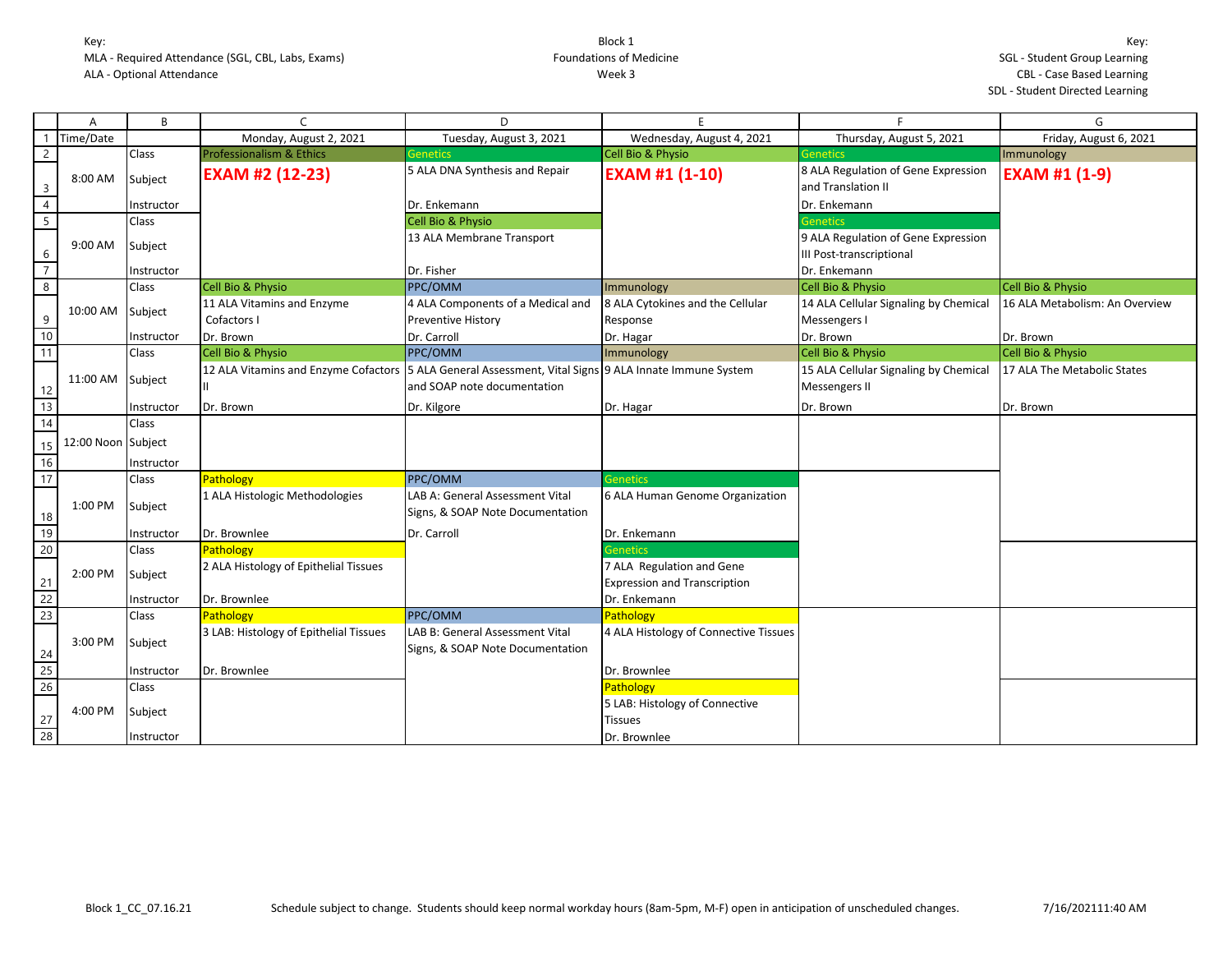|                                                      | Α                  | B            |                                   | D                                |                                   | F                                                         | G                           |
|------------------------------------------------------|--------------------|--------------|-----------------------------------|----------------------------------|-----------------------------------|-----------------------------------------------------------|-----------------------------|
|                                                      | Time/Date          |              | Monday, August 9, 2021            | Tuesday, August 10, 2021         | Wednesday, August 11, 2021        | Thursday, August 12, 2021                                 | Friday, August 13, 2021     |
| $\overline{2}$                                       |                    | Class        | <b>Cell Bio &amp; Physio</b>      | <b>Genetics</b>                  | Immunology                        | Cell Bio & Physio                                         | <b>PPC/OMM</b>              |
|                                                      | 8:00 AM            |              | 18 ALA Carbohydrate Nutrition and | Exam #1 (1-9)                    | 14 ALA Humoral Immunity and       | 22 ALA TCA Cycle                                          | <b>EXAM #1 (1-6)</b>        |
| $\overline{3}$                                       |                    | Subject      | Digestion                         |                                  | Antibodies                        |                                                           |                             |
| $\overline{4}$                                       |                    | Instructor   | Dr. DiMucci-Ward                  |                                  | Dr. Hagar                         | Dr. Fisher                                                |                             |
| $\overline{5}$                                       |                    | Class        | Cell Bio & Physio                 |                                  | Immunology                        | Cell Bio & Physio                                         | Immunology                  |
|                                                      |                    |              | 19 ALA Glycolysis Generates ATP   |                                  | 15 MLA CBL Mucosal Immunity       | 23 ALA Oxidative Phosphorylation and 18 ALA Immune Assays |                             |
|                                                      | 9:00 AM            | Subject      | from Glucose                      |                                  |                                   | <b>Mitochondrial Function</b>                             |                             |
| 6                                                    |                    |              |                                   |                                  |                                   |                                                           |                             |
| $\overline{7}$                                       |                    | Instructor   | Dr. Fisher                        |                                  | Dr. Hagar                         | Dr. Fisher                                                | Dr. Hagar                   |
| $\overline{8}$                                       |                    | <b>Class</b> | Immunology                        | Immunology                       | Pathology                         | Immunology                                                | Immunology                  |
|                                                      | 10:00 AM           | Subject      | 10 ALA MHC and Antigen            | 12 ALA Cell-Mediated Immunity I  | 6 ALA General Concepts of Disease | 16 ALA Mechanisms of Tolerance                            | 19 MLA CBL Host Response to |
| 9                                                    |                    |              | Presentation                      |                                  |                                   |                                                           | <b>Infectious Agents</b>    |
| 10                                                   |                    | Instructor   | Dr. Hagar                         | Dr. Hagar                        | Dr. Brownlee                      | Dr. Hagar                                                 | Dr. Hagar                   |
| $\overline{11}$                                      |                    | Class        | Immunology                        | Immunology                       | Pathology                         | Immunology                                                |                             |
|                                                      | 11:00 AM           | Subject      | 11 ALA Antigen Receptors and      | 13 ALA Cell-Mediated Immunity II | 7 ALA Cellular Adaptations        | 17 MLA CBL Autoimmune Disease                             |                             |
|                                                      |                    |              | Lymphocyte Development            |                                  |                                   |                                                           |                             |
| $\begin{array}{r} 12 \\ \hline 13 \\ 14 \end{array}$ |                    | Instructor   | Dr. Hagar                         | Dr. Hagar                        | Dr. Brownlee                      | Dr. Hagar                                                 |                             |
|                                                      |                    | <b>Class</b> |                                   |                                  |                                   |                                                           |                             |
| 15                                                   | 12:00 Noon Subject |              |                                   |                                  |                                   |                                                           |                             |
| 16                                                   |                    | Instructor   |                                   |                                  |                                   |                                                           |                             |
| 17                                                   |                    | Class        | <b>Cell Bio &amp; Physio</b>      | PPC/OMM                          | Anatomy                           |                                                           |                             |
|                                                      | 1:00 PM            | Subject      | 20 ALA Basic Concepts in the      | 6 ALA Fryette's Mechanisms and   | 2 ALA The Axial Skeleton          |                                                           |                             |
|                                                      |                    |              | Regulation of Fuel Metabolism     | <b>Treatment Models</b>          |                                   |                                                           |                             |
| $\frac{18}{19}$                                      |                    | Instructor   | Dr. Brown                         | Dr. Powers                       | Dr. Atance                        |                                                           |                             |
| $\overline{20}$                                      |                    | Class        | Cell Bio & Physio                 |                                  | Anatomy                           |                                                           |                             |
|                                                      |                    |              | 21 ALA Nutritional Support for    |                                  | 3 ALA The Joints                  |                                                           |                             |
|                                                      | 2:00 PM            | Subject      | Maximizing Health and Performance |                                  |                                   |                                                           |                             |
| 21                                                   |                    |              |                                   |                                  |                                   |                                                           |                             |
| $\overline{22}$                                      |                    | Instructor   | Dr. DiMucci-Ward                  |                                  | Dr. Jaynes                        |                                                           |                             |
| 23                                                   |                    | Class        |                                   |                                  |                                   |                                                           |                             |
| 24                                                   | 3:00 PM            | Subject      |                                   |                                  |                                   |                                                           |                             |
| 25                                                   |                    | Instructor   |                                   |                                  |                                   |                                                           |                             |
| $\frac{26}{27}$                                      |                    | Class        |                                   |                                  |                                   |                                                           |                             |
|                                                      | 4:00 PM            | Subject      |                                   |                                  |                                   |                                                           |                             |
| $\overline{28}$                                      |                    | Instructor   |                                   |                                  |                                   |                                                           |                             |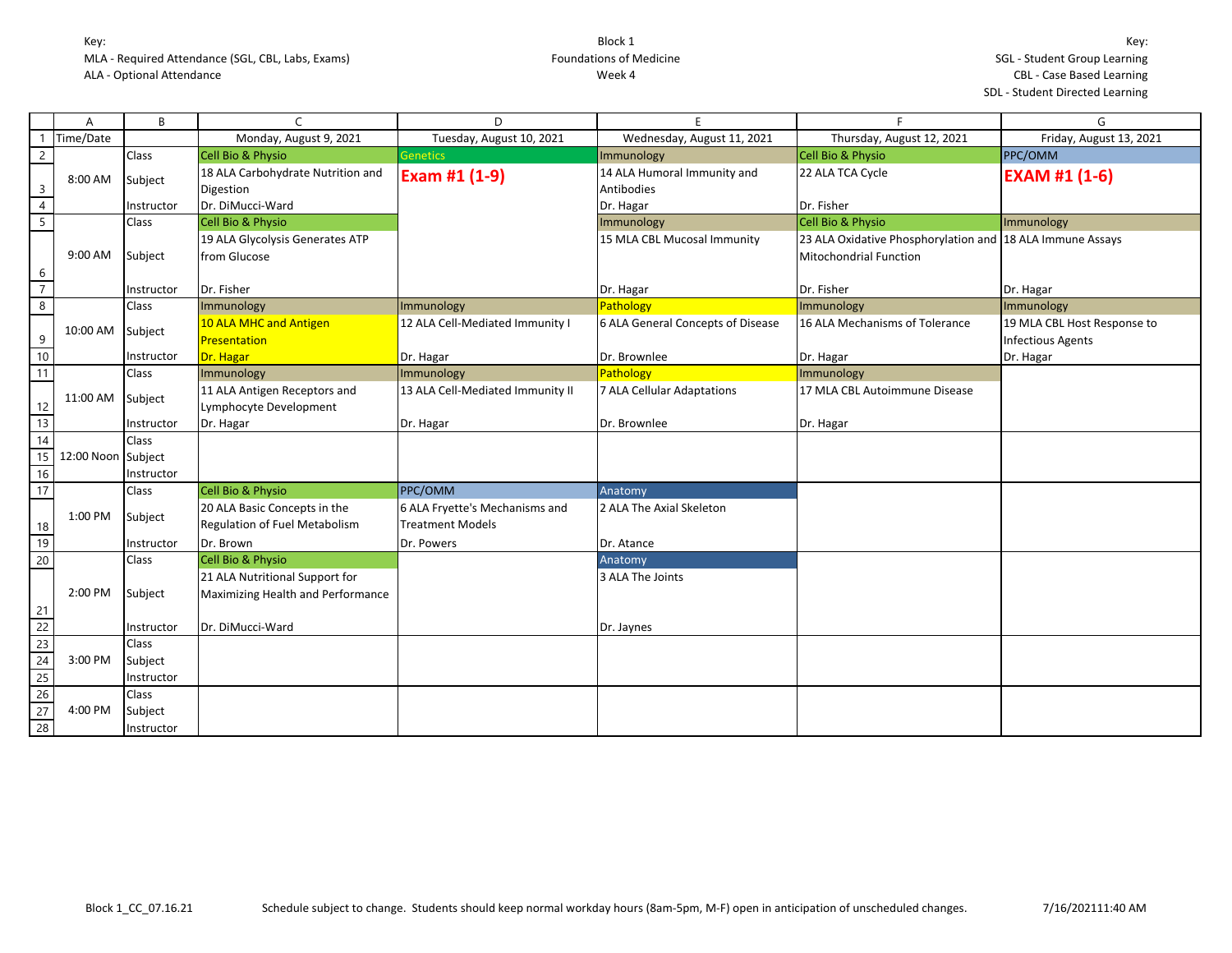| Α                         | B            | C                                  | D                                                          |                                             |                                                                | G                                  |
|---------------------------|--------------|------------------------------------|------------------------------------------------------------|---------------------------------------------|----------------------------------------------------------------|------------------------------------|
| Time/Date                 |              | Monday, August 16, 2021            | Tuesday, August 17, 2021                                   | Wednesday, August 18, 2021                  | Thursday, August 19, 2021                                      | Friday, August 20, 2021            |
| $\overline{2}$            | Class        | Pathology                          | Cell Bio & Physio                                          | Genetics                                    | <b>Genetics</b>                                                | Immunology                         |
| 8:00 AM<br>$\overline{3}$ | Subject      | 8 ALA Free Radicals                | <b>EXAM #2 (11-23)</b>                                     | 10 ALA Patterns of Inheritance<br>Mendelian | 12 ALA Patterns of Inheritance Single<br><b>Gene Disorders</b> | <b>EXAM #2 (10-18)</b>             |
| $\overline{4}$            | Instructor   | Dr. Fisher                         |                                                            | Dr. Enkemann                                | Dr. Enkemann                                                   |                                    |
| $\overline{5}$            | Class        | Pathology                          |                                                            | <b>Genetics</b>                             | <b>Genetics</b>                                                |                                    |
| 9:00 AM                   | Subject      | 9 ALA Cell Injury I                |                                                            | 11 ALA Patterns of Inheritance              | 13 ALA Patterns of Inheritance -                               |                                    |
| 6<br>$\overline{7}$       | Instructor   | Dr. Hajdu                          |                                                            | Mitochondrial<br>Dr. Enkemann               | Multifactorial<br>Dr. Enkemann                                 |                                    |
| $\infty$                  | Class        | Immunology                         | Immunology                                                 | Immunology                                  | Immunology                                                     | Cell Bio & Physio                  |
| 10:00 AM<br>9             | Subject      | 20 ALA Principles of Vaccination   | 22 ALA Type II and III<br>Hypersensitivities               | 23 MLA CBL Type IV Hypersensitivity         | 25 MLA CBL Blood Group Antigens<br>and Transfusion             | 24 ALA Glycogen Metabolism         |
| 10                        | Instructor   | Dr. Hagar                          | Dr. Hagar                                                  | Dr. Hagar                                   | Dr. Hagar                                                      | Dr. Fisher                         |
| 11                        | <b>Class</b> | Immunology                         | PPC/OMM                                                    | Immunology                                  | Immunology                                                     | Immunology                         |
| 11:00 AM<br>12            | Subject      | 21 MLA CBL Type I Hypersensitivity | 7 ALA Utilizing the Senses in Physical<br><b>Diagnosis</b> | 24 MLA CBL Transplantation                  | 26 ALA Immunotherapy                                           | 28 ALA Acquired Immunodeficiencies |
| 13                        | Instructor   | Dr. Hagar                          | Dr. Stroupe                                                | Dr. Hagar                                   | Dr. Hagar                                                      | Dr. Hagar                          |
| 14                        | Class        |                                    |                                                            |                                             |                                                                |                                    |
| 15<br>12:00 Noon Subject  |              |                                    |                                                            |                                             |                                                                |                                    |
| 16                        | Instructor   |                                    |                                                            |                                             |                                                                |                                    |
| 17                        | Class        |                                    | PPC/OMM/Anatomy                                            | Pathology                                   | Immunology                                                     | Immunology                         |
| 1:00 PM                   | Subject      |                                    | LAB A: Soft Tissue Palpation and                           | 10 ALA Cell Injury II                       | 27 ALA Primary Immunodeficiencies                              | 29 ALA Chronic Granulomatous       |
| 18                        |              |                                    | <b>Diagnosis</b>                                           |                                             |                                                                | <b>Disease</b>                     |
| 19                        | Instructor   |                                    | Dr. Stroupe                                                | Dr. Hajdu                                   | Dr. Hagar                                                      | Dr. Hagar                          |
| $\overline{20}$           | Class        |                                    |                                                            |                                             |                                                                |                                    |
| 21<br>2:00 PM             | Subject      |                                    |                                                            |                                             |                                                                |                                    |
| $\frac{22}{23}$           | Instructor   |                                    |                                                            |                                             |                                                                |                                    |
|                           | Class        |                                    | PPC/OMM/Anatomy                                            |                                             |                                                                |                                    |
| 3:00 PM                   | Subject      |                                    | LAB B: Soft Tissue Palpation and<br>Diagnosis              |                                             |                                                                |                                    |
| $\frac{24}{25}$           | Instructor   |                                    |                                                            |                                             |                                                                |                                    |
| 26                        | Class        |                                    |                                                            |                                             |                                                                |                                    |
| 27<br>4:00 PM             | Subject      |                                    |                                                            |                                             |                                                                |                                    |
| 28                        | Instructor   |                                    |                                                            |                                             |                                                                |                                    |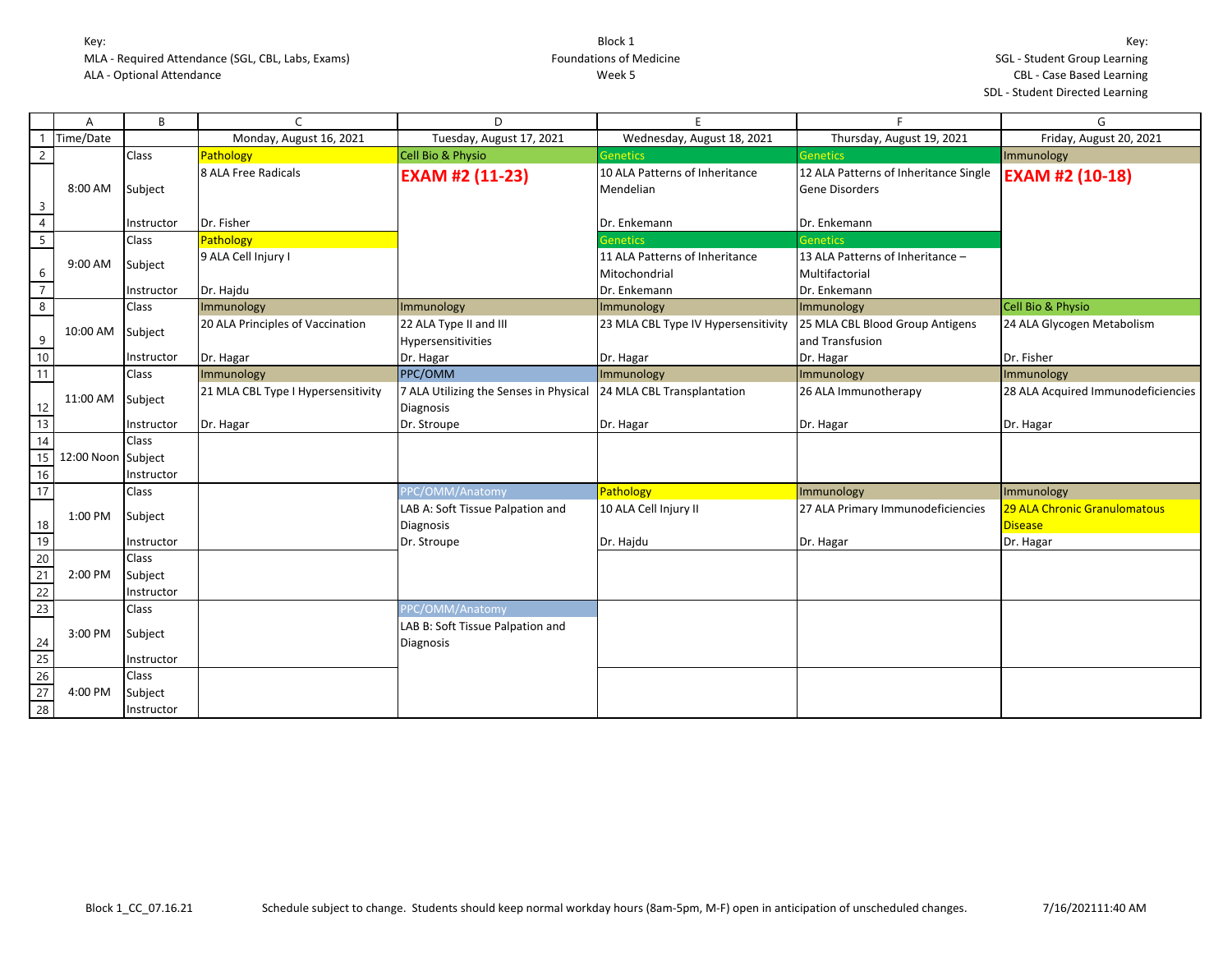|                         | A                  | B          | $\mathsf{C}$                        | D                                      | E                                                                      | F                                    | G                                    |
|-------------------------|--------------------|------------|-------------------------------------|----------------------------------------|------------------------------------------------------------------------|--------------------------------------|--------------------------------------|
| $\mathbf{1}$            | Time/Date          |            | Monday, August 23, 2021             | Tuesday, August 24, 2021               | Wednesday, August 25, 2021                                             | Thursday, August 26, 2021            | Friday, August 27, 2021              |
| $\overline{2}$          |                    | Class      | Cell Bio & Physio                   | Immunology                             | <b>Genetics</b>                                                        | Cell Bio & Physio                    | Pathology                            |
|                         | 8:00 AM            | Subject    | 25 ALA Pentose Phosphate and        | <b>EXAM #3 (19-29)</b>                 | 14 ALA Tools of Genetic Medicine                                       | 28 ALA Oxidation of Fatty Acids and  | <b>EXAM #1 (1-10)</b>                |
| $\overline{\mathbf{3}}$ |                    |            | <b>Interconversion of Sugars</b>    |                                        |                                                                        | Ketone Bodies                        |                                      |
| $\overline{4}$          |                    | Instructor | Dr. Brown                           |                                        | Dr. Enkemann                                                           | Dr. Brown                            |                                      |
| $\overline{5}$          |                    | Class      | Cell Bio & Physio                   |                                        | <b>Genetics</b>                                                        | Cell Bio & Physio                    |                                      |
|                         |                    |            | 26 ALA Gluconeogenesis and the      |                                        | 15 ALA Epigenetics, Genomic Imprinting 29 ALA Synthesis of Fatty Acids |                                      |                                      |
|                         | 9:00 AM            | Subject    | Maintenance of Blood Glucose Levels |                                        | and Parent of Origin Effects                                           |                                      |                                      |
| 6                       |                    |            |                                     |                                        |                                                                        |                                      |                                      |
| $\overline{7}$          |                    | Instructor | Dr. Brown                           |                                        | Dr. Enkemann                                                           | Dr. Brown                            |                                      |
| $\overline{8}$          |                    | Class      | <b>Micro</b>                        | <b>Micro</b>                           | Cell Bio & Physio                                                      | <b>Micro</b>                         | <b>Genetics</b>                      |
|                         |                    |            | 1 ALA Concepts of Microbiology and  | 2 ALA General Mechanisms of            | 27 ALA Synthesis of Triacylglycerols and                               | 7 ALA Gram-Negative Bacteria of      | 16 ALA Cancer Genetics I The Genes   |
|                         | 10:00 AM           | Subject    | <b>Microbial Structure</b>          | Replication in Bacteria, Parasites and | Major Membrane Lipids                                                  | Medical Importance II                |                                      |
| 9                       |                    |            |                                     | Fungi                                  |                                                                        |                                      |                                      |
| 10                      |                    | Instructor | Dr. Ritthipichai                    | Dr. Ritthipichai                       | Dr. Brown                                                              | Dr. Ritthipichai                     | Dr. Enkemann                         |
| 11                      |                    | Class      |                                     | PPC/OMM                                | <b>Micro</b>                                                           | <b>Micro</b>                         | <b>Genetics</b>                      |
|                         |                    |            |                                     | 8 ALA The Axial Skeleton: Functional   | 3 ALA Replication Strategies of Viruses,                               | 8 MLA Case Based SGL: Cases of Gram- | 17 ALA Cancer Genetics II The        |
|                         | 11:00 AM           | Subject    |                                     | Anatomy and Motion Characteristics     | Viroids, and Prions                                                    | <b>Positive Bacterial Infections</b> | Syndromes                            |
| 12                      |                    |            |                                     |                                        |                                                                        |                                      |                                      |
| 13                      |                    | Instructor |                                     | Dr. Romano                             | Dr. Ritthipichai                                                       | Dr. Ritthipichai                     | Dr. Enkemann                         |
| 14                      |                    | Class      |                                     |                                        |                                                                        |                                      |                                      |
| 15                      | 12:00 Noon Subject |            |                                     |                                        |                                                                        |                                      |                                      |
| 16                      |                    | Instructor |                                     |                                        |                                                                        |                                      |                                      |
| 17                      |                    | Class      |                                     | PPC/OMM/Anatomy                        | <b>Micro</b>                                                           | Cell Bio & Physio                    | Micro                                |
|                         |                    |            |                                     | LAB A: Landmarks of the Axial          | 4 ALA General Principles of Diagnosis,                                 | 30 ALA Lipid Nutrition and Digestion | 9 MLA Case Based SGL: Cases of Gram- |
|                         | 1:00 PM            | Subject    |                                     | Skeleton (integrated with Anatomy)     | <b>Treatment and Sterilization</b>                                     | and Transport of Dietary Lipids      | <b>Negative Bacterial Infections</b> |
| 18                      |                    |            |                                     |                                        |                                                                        |                                      |                                      |
| 19                      |                    | Instructor |                                     | Dr. Romano                             | Dr. Ritthipichai                                                       | Dr. DiMucci-Ward                     | Dr. Ritthipichai                     |
| 20                      |                    | Class      |                                     |                                        | <b>Micro</b>                                                           |                                      | <b>Micro</b>                         |
|                         |                    |            |                                     |                                        | 5 ALA Gram-Positive Bacteria of Medical                                |                                      | 10 ALA Case-Based Discussion:        |
|                         |                    |            |                                     |                                        | Importance                                                             |                                      | Approaches to the Acquisition and    |
|                         | 2:00 PM            | Subject    |                                     |                                        |                                                                        |                                      | Diagnosis of Bacterial Infections I  |
| 21                      |                    |            |                                     |                                        |                                                                        |                                      |                                      |
| 22                      |                    | Instructor |                                     |                                        | Dr. Ritthipichai                                                       |                                      | Dr. Ritthipichai                     |
| 23                      |                    | Class      |                                     | PPC/OMM/Anatomy                        | Micro                                                                  |                                      |                                      |
|                         |                    |            |                                     | LAB B: Landmarks of the Axial          | 6 ALA Gram-Negative Bacteria of                                        |                                      |                                      |
|                         | 3:00 PM            | Subject    |                                     | Skeleton (integrated with Anatomy)     | Medical Importance I                                                   |                                      |                                      |
|                         |                    |            |                                     |                                        |                                                                        |                                      |                                      |
| $\frac{24}{25}$         |                    | Instructor |                                     |                                        | Dr. Ritthipichai                                                       |                                      |                                      |
|                         |                    | Class      |                                     |                                        |                                                                        |                                      |                                      |
| $\frac{26}{27}$         | 4:00 PM            | Subject    |                                     |                                        |                                                                        |                                      |                                      |
| 28                      |                    | Instructor |                                     |                                        |                                                                        |                                      |                                      |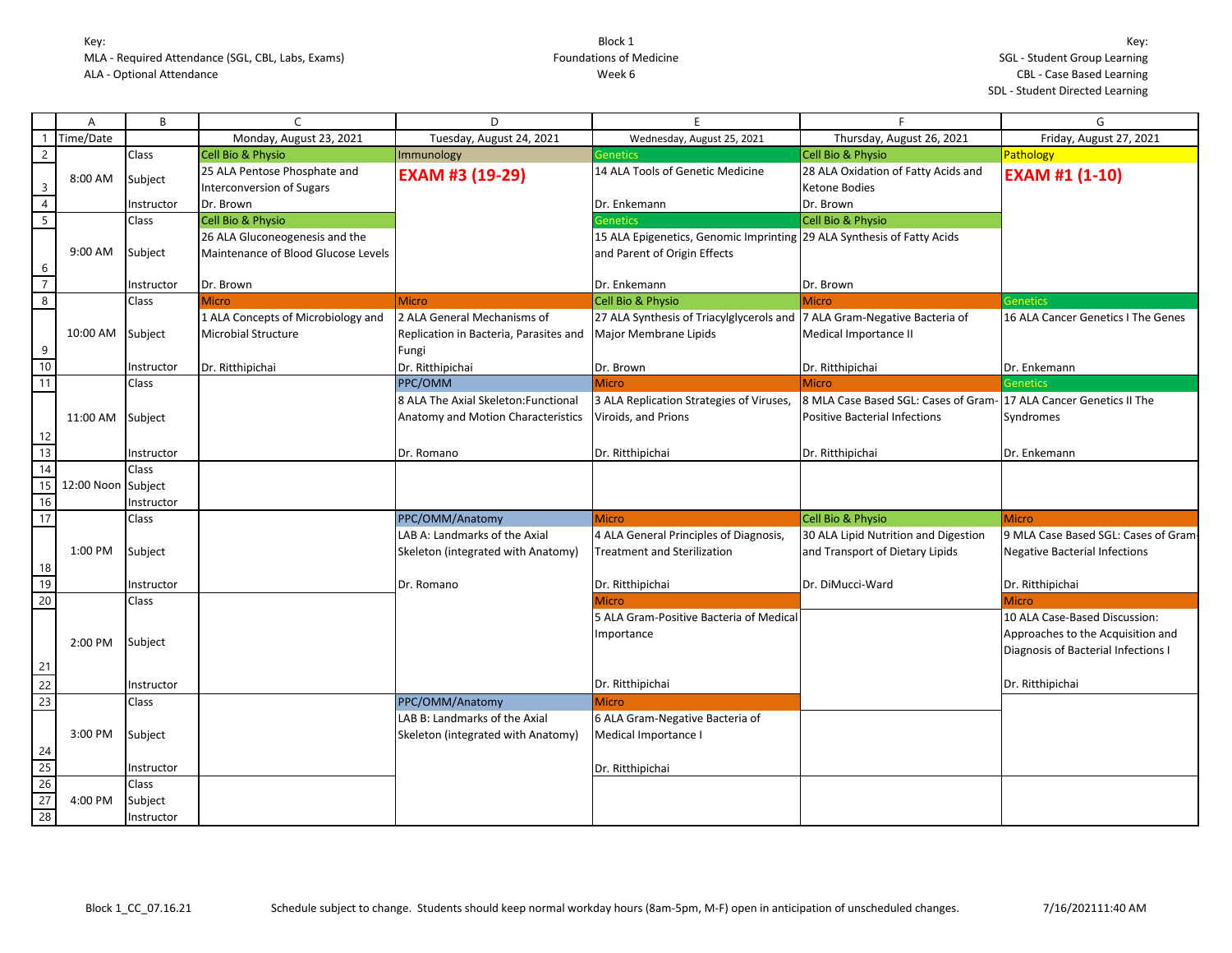|                         | A                  | B                     | $\mathsf{C}$                                                                                               | D                                                                                                              | E                                                                               | F.                                                               | G                                                     |
|-------------------------|--------------------|-----------------------|------------------------------------------------------------------------------------------------------------|----------------------------------------------------------------------------------------------------------------|---------------------------------------------------------------------------------|------------------------------------------------------------------|-------------------------------------------------------|
|                         | Time/Date          |                       | Monday, August 30, 2021                                                                                    | Tuesday, August 31, 2021                                                                                       | Wednesday, September 1, 2021                                                    | Thursday, September 2, 2021                                      | Friday, September 3, 2021                             |
| $\overline{2}$          |                    | Class                 |                                                                                                            | Genetics                                                                                                       | <b>Cell Bio &amp; Physio</b>                                                    | <b>Micro</b>                                                     | Cell Bio & Physio                                     |
| $\overline{\mathbf{3}}$ | 8:00 AM            | Subject               |                                                                                                            | <b>EXAM #2 (10-17)</b>                                                                                         | 32 ALA Cholesterol Absorption,<br>Synthesis, Metabolism, and Fate               | <b>EXAM #1 (1-10)</b>                                            | Exam #3 (24-31)                                       |
| $\overline{4}$          |                    | Instructor            |                                                                                                            |                                                                                                                | Dr. Brown                                                                       |                                                                  |                                                       |
| $\overline{5}$          |                    | <b>Class</b>          |                                                                                                            | Cell Bio & Physio                                                                                              | Cell Bio & Physio                                                               |                                                                  |                                                       |
| $6\,$                   | 9:00 AM            | Subject               |                                                                                                            | 31 ALA Eicosanoid Metabolism                                                                                   | 33 ALA Blood Lipoproteins                                                       |                                                                  |                                                       |
| $\overline{7}$          |                    | Instructor            |                                                                                                            | Dr. Brown                                                                                                      | Dr. Brown                                                                       |                                                                  |                                                       |
| $\infty$                |                    | Class                 | <b>Genetics</b>                                                                                            | Anatomy                                                                                                        | <b>Genetics</b>                                                                 | Cell Bio & Physio                                                | Cell Bio & Physio                                     |
| 9                       | 10:00 AM           | Subject               | 18 ALA Genetic and Population<br>Screening                                                                 | 4 ALA Appendicular Skeleton of the<br><b>Upper Extremity</b>                                                   | 20 ALA Pharmacogenetics and<br><b>Personalized Medicine</b>                     | 34 ALA Metabolism of Ethanol                                     | 37 ALA Synthesis and Degradation of<br>Amino Acids    |
| 10                      |                    | Instructor            | Dr. Enkemann                                                                                               | Dr. Atance                                                                                                     | Dr. Enkemann                                                                    | Dr. Brown                                                        | Dr. Brown                                             |
| $\overline{11}$         |                    | Class                 | <b>Genetics</b>                                                                                            | PPC/OMM                                                                                                        | <b>Genetics</b>                                                                 | Cell Bio & Physio                                                | Cell Bio & Physio                                     |
|                         | 11:00 AM           | Subject               | 19 ALA Genetic Counseling                                                                                  | 9 ALA Appendicular Skeleton of the<br><b>Upper Extremity: Functional</b><br>Anatomy and Motion Characteristics | 21 ALA Gene Therapy and Treatment 35 ALA The Urea Cycle<br>of Genetic Disease   |                                                                  | 38 ALA Special Products Derived from<br>Amino Acids   |
| 12<br>13                |                    |                       |                                                                                                            |                                                                                                                |                                                                                 |                                                                  |                                                       |
| $\overline{14}$         |                    | Instructor<br>Class   | Dr. Enkemann                                                                                               | Dr. Cashman                                                                                                    | Dr. Enkemann                                                                    | Dr. Brown                                                        | Dr. Brown                                             |
| 15<br>16                | 12:00 Noon Subject | Instructor            |                                                                                                            |                                                                                                                |                                                                                 |                                                                  |                                                       |
| 17                      |                    | Class                 | <b>Micro</b>                                                                                               | PPC/OMM/Anatomy                                                                                                | <b>Micro</b>                                                                    | Cell Bio & Physio                                                | Anatomy                                               |
| 18                      | 1:00 PM            | Subject               | 11 ALA Case-Based Discussion:<br>Approaches to the Acquisition and<br>Diagnosis of Bacterial Infections II | LAB A - Landmarks of the Upper<br><b>Extremity (integrated with Anatomy)</b>                                   | 15 MLA Case Based SGL:<br><b>Comprehensive Cases of Bacterial</b><br>Infections | 36 ALA Protein Nutrition, Digestion<br>and Amino Acid Absorption | 5 ALA Appendicular Skeleton of the<br>Lower Extremity |
| 19                      |                    | Instructor            | Dr. Ritthipichai                                                                                           | Dr. Cashman                                                                                                    | Dr. Ritthipichai                                                                | Dr. DiMucci-Ward                                                 | Dr. Atance                                            |
| 20                      |                    | Class                 | <b>Micro</b>                                                                                               |                                                                                                                | Micro                                                                           |                                                                  |                                                       |
| 21<br>22                | 2:00 PM            | Subject<br>Instructor | 12 ALA Atypical Bacteria of Medical<br>Importance<br>Dr. Ritthipichai                                      |                                                                                                                | 16 Microbiology Laboratory:<br><b>Bacterial Lab Cases I</b><br>Dr. Ritthipichai |                                                                  |                                                       |
| 23                      |                    | <b>Class</b>          | <b>Micro</b>                                                                                               | PPC/OMM/Anatomy                                                                                                |                                                                                 |                                                                  |                                                       |
| 24                      | 3:00 PM            | Subject               | 13 Anaerobic Bacteria of Medical<br>Importance                                                             | LAB B - Landmarks of the Upper<br><b>Extremity (integrated with Anatomy)</b>                                   |                                                                                 |                                                                  |                                                       |
| 25                      |                    | Instructor            | Dr. Ritthipichai                                                                                           |                                                                                                                |                                                                                 |                                                                  |                                                       |
| 26                      |                    | Class                 | <b>Micro</b>                                                                                               |                                                                                                                |                                                                                 |                                                                  |                                                       |
| 27                      | 4:00 PM            | Subject               | 14 MLA Case Based SGL: Cases of<br>Atypical and Anaerobic Bacterial<br><b>Infections</b>                   |                                                                                                                |                                                                                 |                                                                  |                                                       |
| $\overline{28}$         |                    | Instructor            | Dr. Ritthipichai                                                                                           |                                                                                                                |                                                                                 |                                                                  |                                                       |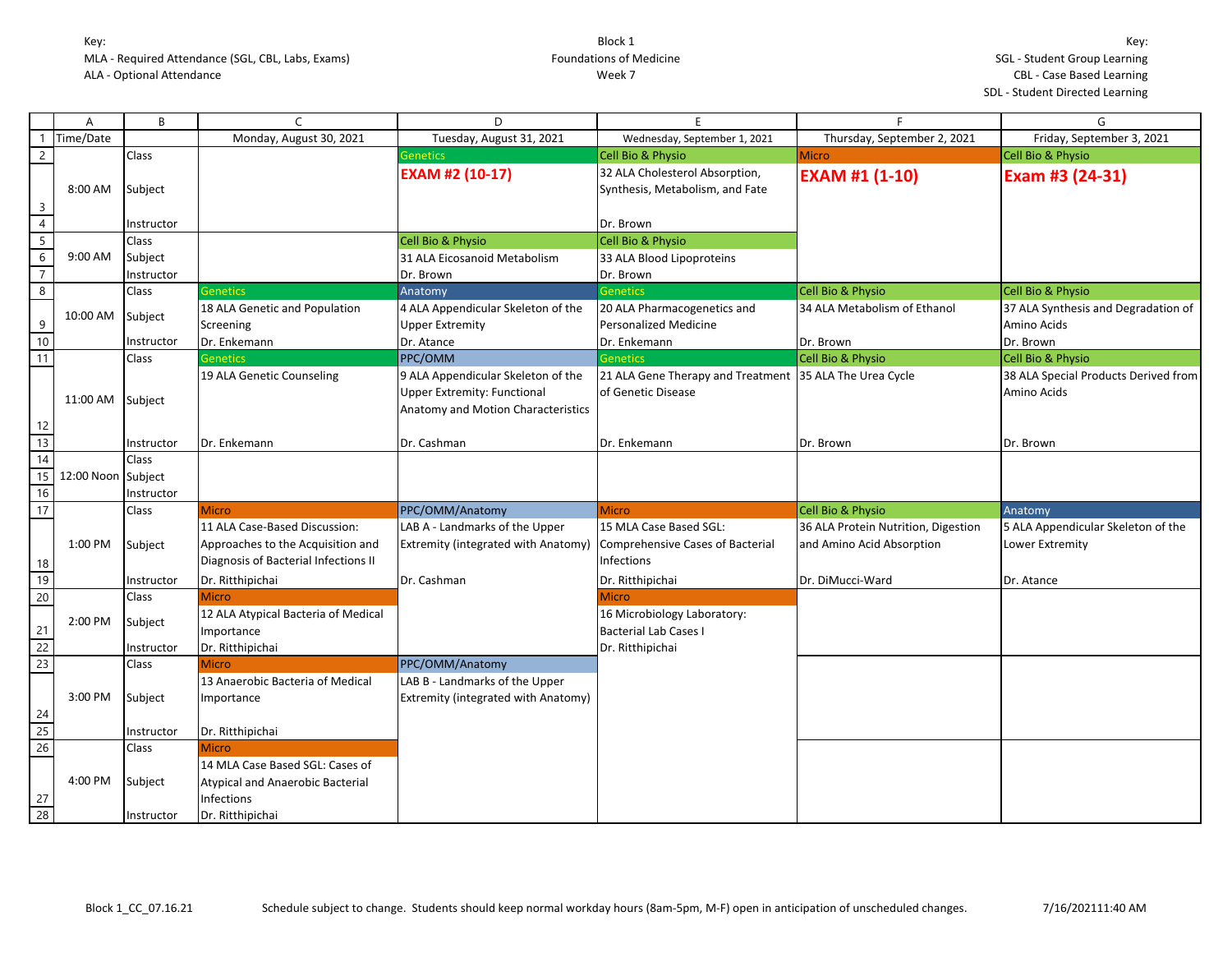|                                                                                        | A                  | B            | C                         | D                                   | E                              | F                                    | G                                     |
|----------------------------------------------------------------------------------------|--------------------|--------------|---------------------------|-------------------------------------|--------------------------------|--------------------------------------|---------------------------------------|
| -1                                                                                     | Time/Date          |              | Monday, September 6, 2021 | Tuesday, September 7, 2021          | Wednesday, September 8, 2021   | Thursday, September 9, 2021          | Friday, September 10, 2021            |
| $\overline{2}$                                                                         |                    | Class        |                           |                                     | <b>Genetics</b>                |                                      |                                       |
| $\overline{3}$                                                                         | 8:00 AM            | Subject      |                           |                                     | Exam #3 (18-21)                |                                      |                                       |
| $\overline{4}$                                                                         |                    | Instructor   |                           |                                     |                                |                                      |                                       |
| $\overline{5}$                                                                         |                    | <b>Class</b> |                           | <b>Cell Bio &amp; Physio</b>        | <b>Micro</b>                   | Cell Bio & Physio                    | Anatomy                               |
|                                                                                        |                    |              |                           | 39 ALA Tetrahydrofolate, Vitamin    | 17 Microbiology Laboratory:    | 41 ALA Metabolic Adaptations to      | Exam #1 (Lectures 1-5)                |
|                                                                                        | 9:00 AM            | Subject      |                           | B12 and S-Adnosylmethionine         | <b>Bacterial Lab Cases II</b>  | <b>Nutritional Interventions</b>     |                                       |
| $\boldsymbol{6}$<br>$\overline{7}$                                                     |                    | Instructor   |                           | Dr. Brown                           | Dr. Ritthipichai               | Dr. DiMucci-Ward                     |                                       |
| $\overline{8}$                                                                         |                    | Class        |                           | Cell Bio & Physio                   | <b>Micro</b>                   | Cell Bio & Physio                    | Pathology                             |
|                                                                                        | 10:00 AM           |              |                           | 40 ALA Purine and Pyrimidine        | 18 ALA DNA Viruses of Medical  | 42 MLA Medical Nutrition Therapy     | 11 ALA Acute Inflammation             |
| 9                                                                                      |                    | Subject      |                           | Metabolism                          | Importance                     | (MNT) in Practice                    |                                       |
| $\overline{10}$                                                                        |                    | Instructor   |                           | Dr. Brown                           | Dr. Ritthipichai               | Dr. DiMucci-Ward                     | Dr. Hagar                             |
| 11                                                                                     |                    | Class        |                           | PPC/OMM                             | <b>Micro</b>                   | PPC/OMM                              | Pathology                             |
|                                                                                        |                    |              |                           | 10 ALA Appendicular Skeleton of the | 19 ALA Viruses Associated with | 11 ALA Principles of Communication   | 12 ALA Patterns of Acute              |
|                                                                                        | 11:00 AM           | Subject      |                           | Lower Extremity: Functional         | Cancer                         | and Motivational Interviewing        | Inflammation                          |
|                                                                                        |                    |              |                           | Anatomy and Motion Characteristics  |                                |                                      |                                       |
| 12                                                                                     |                    |              | <b>LABOR DAY</b>          |                                     |                                |                                      |                                       |
| $\overline{13}$                                                                        |                    | Instructor   |                           | Dr. Shadiack                        | Dr. Ritthipichai               | Dr. Fadel                            | Dr. Hagar                             |
| 14                                                                                     |                    | Class        |                           |                                     |                                |                                      |                                       |
| $\overline{15}$                                                                        | 12:00 Noon Subject |              |                           |                                     |                                |                                      |                                       |
| 16                                                                                     |                    | Instructor   |                           |                                     |                                |                                      |                                       |
| 17                                                                                     |                    | Class        |                           | PPC/OMM                             | <b>Procedural Skills</b>       | PPC/OMM                              | ICC                                   |
|                                                                                        |                    |              |                           | LAB A - Landmarks of the Lower      | <b>Skills LAB</b>              | LAB - Principles of Communication    | Orientation to ICC Patient Encounters |
|                                                                                        | 1:00 PM            | Subject      |                           | Extremity (integrated with Anatomy) |                                | and Motivational Interviewing        |                                       |
| $\frac{18}{19}$                                                                        |                    |              |                           |                                     |                                |                                      |                                       |
|                                                                                        |                    | Instructor   |                           | Dr. Shadiack                        |                                | Dr. Fadel                            | Dr. Lindsey                           |
| $\begin{array}{r} 20 \\ 21 \\ 22 \end{array}$                                          |                    | Class        |                           |                                     |                                |                                      |                                       |
|                                                                                        | 2:00 PM            | Subject      |                           |                                     |                                |                                      |                                       |
|                                                                                        |                    | Instructor   |                           |                                     |                                |                                      |                                       |
| 23                                                                                     |                    | Class        |                           | PPC/OMM                             |                                | <b>Procedural Skills</b>             |                                       |
|                                                                                        |                    |              |                           | LAB B - Landmarks of the Lower      |                                | Skills LAB - alternate with OMM labs |                                       |
|                                                                                        | 3:00 PM            | Subject      |                           | Extremity (integrated with Anatomy) |                                |                                      |                                       |
|                                                                                        |                    |              |                           |                                     |                                |                                      |                                       |
| $\begin{array}{r} \n 24 \\  \hline\n 25 \\  \hline\n 26 \\  \hline\n 27\n \end{array}$ |                    | Instructor   |                           |                                     |                                |                                      |                                       |
|                                                                                        |                    | Class        |                           |                                     |                                |                                      |                                       |
|                                                                                        | 4:00 PM            | Subject      |                           |                                     |                                |                                      |                                       |
| 28                                                                                     |                    | Instructor   |                           |                                     |                                |                                      |                                       |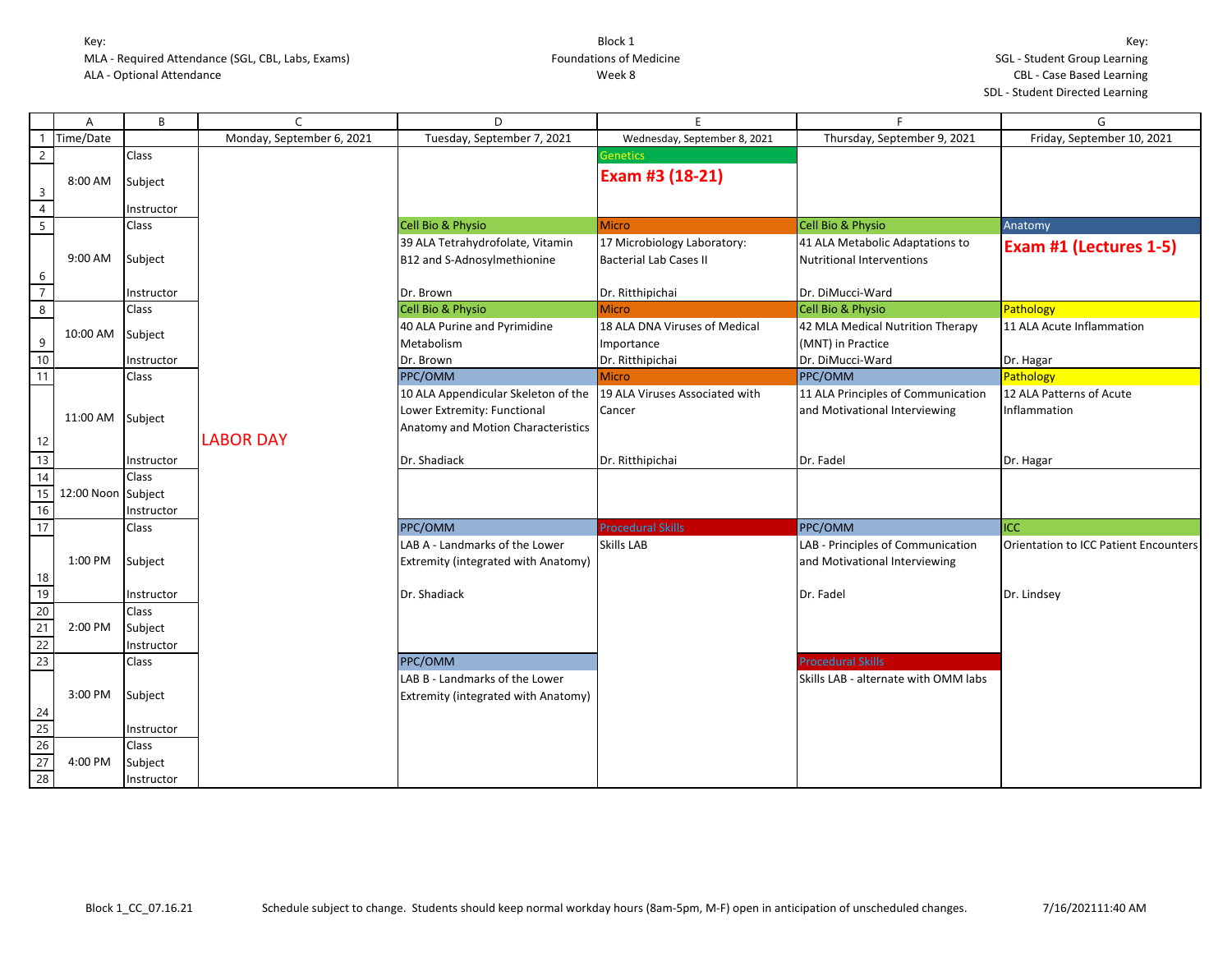|                                                                                       | A                  | B            | $\mathsf{C}$                       | D.                                                        | F                                  | Е                                    | G                          |
|---------------------------------------------------------------------------------------|--------------------|--------------|------------------------------------|-----------------------------------------------------------|------------------------------------|--------------------------------------|----------------------------|
| -1                                                                                    | Time/Date          |              | Monday, September 13, 2021         | Tuesday, September 14, 2021                               | Wednesday, September 15, 2021      | Thursday, September 16, 2021         | Friday, September 17, 2021 |
| $\overline{2}$                                                                        |                    | <b>Class</b> |                                    |                                                           |                                    | Pathology                            |                            |
| $\overline{3}$                                                                        | 8:00 AM            | Subject      |                                    |                                                           |                                    | 16 ALA Hemodynamic Disorders I       |                            |
| $\overline{4}$                                                                        |                    | Instructor   |                                    |                                                           |                                    |                                      |                            |
| $\overline{\phantom{0}}$                                                              |                    | Class        | <b>Micro</b>                       | Cell Bio & Physio                                         | Pathology                          | Pathology                            | <b>Micro</b>               |
|                                                                                       | 9:00 AM            | Subject      | 20 MLA Case Based SGL: Cases of    | Exam #4 (32-42)                                           | 13 ALA Chronic Inflammation        | 17 ALA Hemodynamic Disorders II      | <b>EXAM #2 (11-19)</b>     |
| 6                                                                                     |                    |              | <b>DNA Virus Infection</b>         |                                                           |                                    |                                      |                            |
| $\overline{7}$                                                                        |                    | Instructor   | Dr. Ritthipichai                   |                                                           | Dr. Hagar                          |                                      |                            |
| $\overline{8}$                                                                        |                    | Class        | <b>Micro</b>                       |                                                           | Pathology                          | Micro                                |                            |
|                                                                                       | 10:00 AM           | Subject      | 21 MLA Case Based SGL: Cases       |                                                           | 14 ALA Wound Healing               | 24 MLA Cased Based SGL: Cases of     |                            |
| $\boldsymbol{9}$                                                                      |                    |              | <b>Involving Oncogenic Viruses</b> |                                                           |                                    | RNA Virus Infections                 |                            |
| 10                                                                                    |                    | Instructor   | Dr. Ritthipichai                   |                                                           | Dr. Hagar                          | Dr. Ritthipichai                     |                            |
| 11                                                                                    |                    | <b>Class</b> |                                    | PPC/OMM                                                   | Pathology                          | Micro                                |                            |
|                                                                                       |                    |              |                                    | 12 ALA Postural Screening,                                | 15 ALA Intracellular Accumulations | 25 MLA Case-Based SGL:               |                            |
|                                                                                       | 11:00 AM           | Subject      |                                    | <b>Autonomics and TART</b>                                |                                    | Comprehensive Cases of Viral         |                            |
| $\frac{12}{13}$                                                                       |                    |              |                                    |                                                           |                                    | Infections                           |                            |
|                                                                                       |                    | Instructor   |                                    | Dr. Shadiack                                              | Dr. Brownlee                       | Dr. Ritthipichai                     |                            |
| 14                                                                                    |                    | <b>Class</b> |                                    |                                                           |                                    |                                      |                            |
| 15                                                                                    | 12:00 Noon Subject |              |                                    |                                                           |                                    |                                      |                            |
| $16$                                                                                  |                    | Instructor   |                                    |                                                           |                                    |                                      |                            |
| 17                                                                                    |                    | Class        | <b>ICC</b>                         | PPC/OMM                                                   | <b>Micro</b>                       | <b>I</b> ICC                         | Pathology                  |
|                                                                                       | 1:00 PM            | Subject      | <b>SDL DPBL Completion</b>         | LAB A - Postural Screening,                               | 22 ALA Case Based Discussion:      | <b>SDL DPBL Completion</b>           | 18 ALA Neoplasia I         |
| 18                                                                                    |                    |              |                                    | <b>Autonomics and TART</b>                                | Approaches to the Acquisition and  |                                      |                            |
| $\frac{19}{20}$                                                                       |                    | Instructor   | Dr. Lindsey                        | Dr. Shadiack                                              | Dr. Ritthipichai                   | Dr. Lindsey                          | Dr. Brownlee               |
|                                                                                       |                    | Class        |                                    |                                                           | <b>Micro</b>                       |                                      | Pathology                  |
|                                                                                       | 2:00 PM            | Subject      |                                    |                                                           | 23 ALA RNA Viruses of Medical      |                                      | 19 ALA Neoplasia II        |
|                                                                                       |                    |              |                                    |                                                           | Importance                         |                                      |                            |
| $\begin{array}{r} 21 \\ 22 \\ 23 \end{array}$                                         |                    | Instructor   |                                    | PPC/OMM                                                   | Dr. Ritthipichai<br>ICC            | <b>Procedural Skills</b>             | Dr. Brownlee               |
|                                                                                       |                    | Class        |                                    |                                                           |                                    | Skills LAB - alternate with DPBL and | Pathology                  |
|                                                                                       | 3:00 PM            | Subject      |                                    | LAB B - Postural Screening,<br><b>Autonomics and TART</b> | <b>MLA ICC Preparation</b>         | CDM work                             | 20 ALA Neoplasia III       |
| $\begin{array}{r} 24 \\ \hline 25 \\ \hline 26 \\ \hline 27 \\ \hline 28 \end{array}$ |                    | Instructor   |                                    |                                                           | Dr. Lindsey                        |                                      | Dr. Brownlee               |
|                                                                                       |                    | Class        |                                    |                                                           |                                    |                                      | Pathology                  |
|                                                                                       | 4:00 PM            |              |                                    |                                                           |                                    |                                      | 21 ALA Neoplasia IV        |
|                                                                                       |                    | Subject      |                                    |                                                           |                                    |                                      |                            |
|                                                                                       |                    | Instructor   |                                    |                                                           |                                    |                                      | Dr. Brownlee               |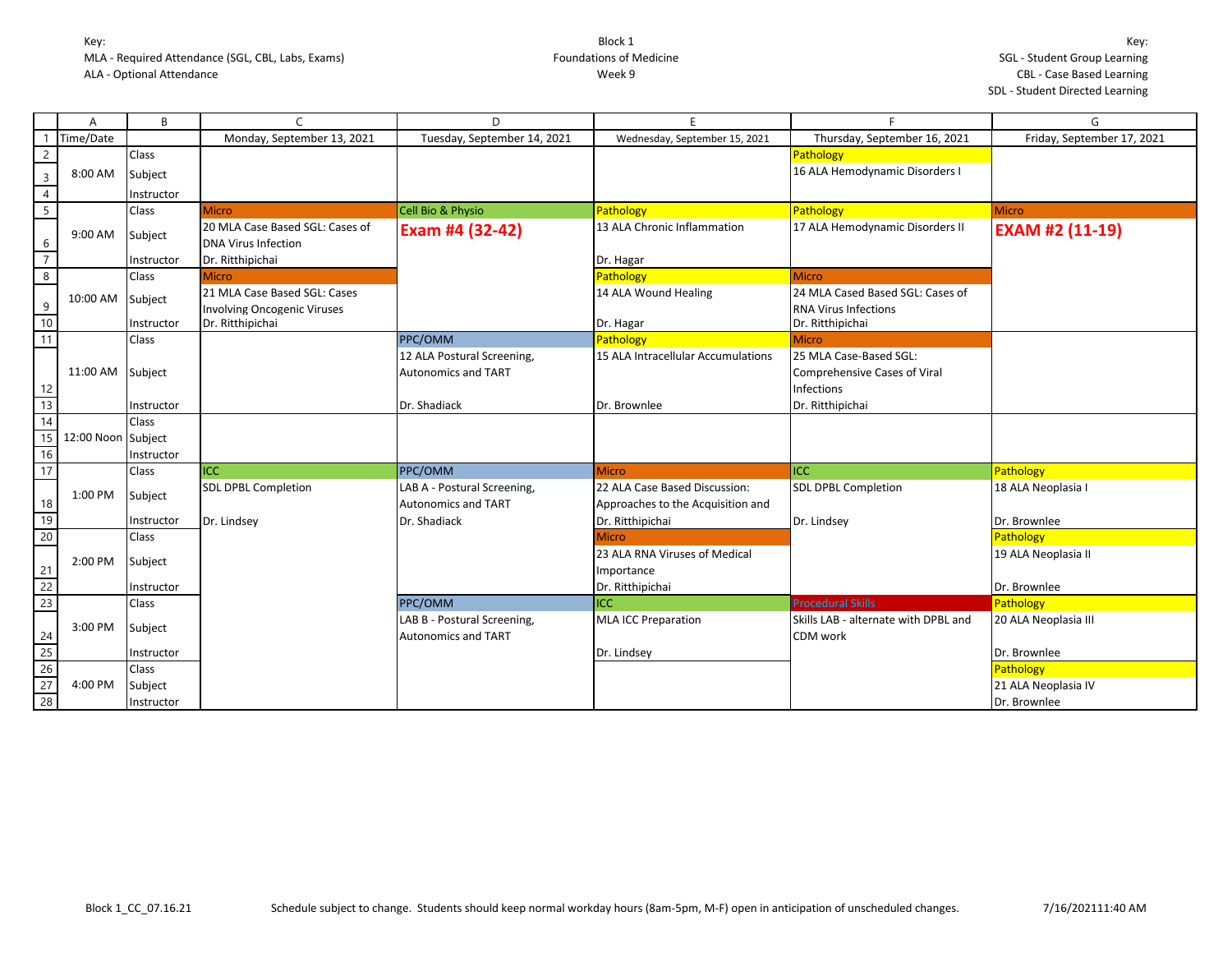|                                                                                                       | Α          | B          | $\mathsf{C}$                             | D                            | E                                              | $\mathsf{F}$                           | G                                  |
|-------------------------------------------------------------------------------------------------------|------------|------------|------------------------------------------|------------------------------|------------------------------------------------|----------------------------------------|------------------------------------|
|                                                                                                       | Time/Date  |            | Monday, September 20, 2021               | Tuesday, September 21, 2021  | Wednesday, September 22, 2021                  | Thursday, September 23, 2021           | Friday, September 24, 2021         |
| $\overline{2}$                                                                                        |            | Class      | Anatomy                                  | ICC                          |                                                | Pathology                              | <b>Micro</b>                       |
| $\overline{3}$                                                                                        | 8:00 AM    | Subject    | 6 ALA Blastogenesis                      | <b>ICC Patient Encounter</b> |                                                | <b>EXAM #2 (11-21)</b>                 | 28 ALA Fungi of Medical Importance |
| $\overline{4}$                                                                                        |            | Instructor | Dr. Atance                               |                              |                                                |                                        | Dr. Ritthipichai                   |
| $\overline{5}$                                                                                        |            | Class      | Anatomy                                  |                              | Anatomy                                        |                                        | <b>Micro</b>                       |
|                                                                                                       |            |            | 7 ALA Week 2 of Development:             |                              | 8 ALA Gastrulation-The Trilaminar              |                                        | 29 MLA Case Based SGL: Cases of    |
|                                                                                                       | 9:00 AM    | Subject    | Implantation and Fetal Membranes         |                              | Embryo                                         |                                        | <b>Parasitic Infections</b>        |
| 6                                                                                                     |            |            |                                          |                              |                                                |                                        |                                    |
| $\overline{7}$                                                                                        |            | Instructor | Dr. Atance                               |                              | Dr. Jaynes                                     |                                        | Dr. Ritthipichai                   |
| $\overline{8}$                                                                                        |            | Class      | <b>ICC</b>                               |                              | Anatomy                                        | <b>Micro</b>                           | Anatomy                            |
|                                                                                                       |            |            | <b>MLA Clinical Integration Sessions</b> |                              | 9 ALA The Early Embryo: Formation              | 26 Microbiology Lab 2: Viral Lab Cases | 11 ALA Genetic Control of the      |
|                                                                                                       | 10:00 AM   |            | (SIMIQ) - CDM Due By 11:59PM on          |                              | of the Neural Tube and Segmentation            |                                        | Vertebrate Body Plan               |
|                                                                                                       |            | Subject    | 9/20                                     |                              | of the Mesoderm                                |                                        |                                    |
| 9                                                                                                     |            |            |                                          |                              |                                                |                                        |                                    |
| 10                                                                                                    |            | Instructor | Dr. Lindsey                              |                              | Dr. Jaynes                                     | Dr. Ritthipichai                       | Dr. Atance                         |
| 11                                                                                                    |            | Class      |                                          |                              | Anatomy                                        | <b>Micro</b>                           | Anatomy                            |
|                                                                                                       |            |            |                                          |                              | 10 ALA The Early Embryo: From                  | 27 ALA Parasites of Medical            | 12 ALA Embryology of Bone          |
|                                                                                                       | 11:00 AM   | Subject    |                                          |                              | Embryonic Disc to Three-Dimensional Importance |                                        |                                    |
| 12                                                                                                    |            |            |                                          |                              | Embryo                                         |                                        |                                    |
| $\frac{13}{14}$                                                                                       |            | Instructor |                                          |                              | Dr. Jaynes                                     | Dr. Ritthipichai                       | Dr. Atance                         |
|                                                                                                       |            | Class      |                                          |                              |                                                |                                        |                                    |
| 15                                                                                                    | 12:00 Noon | Subject    |                                          |                              |                                                |                                        |                                    |
| 16                                                                                                    |            | Instructor |                                          |                              |                                                |                                        |                                    |
| 17                                                                                                    |            | Class      | <b>ICC</b>                               |                              | <b>Procedural Skills</b>                       |                                        |                                    |
|                                                                                                       |            |            | <b>MLA Clinical Integration Sessions</b> |                              | Skills LAB                                     |                                        |                                    |
|                                                                                                       | 1:00 PM    | Subject    | (SIMIQ) - CDM Due By 11:59PM on          |                              |                                                |                                        |                                    |
| 18                                                                                                    |            |            | 9/20                                     |                              |                                                |                                        |                                    |
| $\frac{19}{20}$                                                                                       |            | Instructor | Dr. Lindsey                              |                              |                                                |                                        |                                    |
|                                                                                                       |            | Class      |                                          |                              |                                                |                                        |                                    |
| $\frac{21}{22}$                                                                                       | 2:00 PM    | Subject    |                                          |                              |                                                |                                        |                                    |
| 23                                                                                                    |            | Instructor |                                          |                              |                                                |                                        |                                    |
|                                                                                                       |            | Class      | <b>ICC</b>                               |                              |                                                |                                        |                                    |
|                                                                                                       | 3:00 PM    |            | <b>MLA Clinical Integration Sessions</b> |                              |                                                |                                        |                                    |
|                                                                                                       |            | Subject    | (SIMIQ) - CDM Due By 11:59PM on          |                              |                                                |                                        |                                    |
|                                                                                                       |            | Instructor | 9/20<br>Dr. Lindsey                      |                              |                                                |                                        |                                    |
|                                                                                                       |            | Class      |                                          |                              |                                                |                                        |                                    |
|                                                                                                       | 4:00 PM    | Subject    |                                          |                              |                                                |                                        |                                    |
| $\begin{array}{r}\n 24 \\  \hline\n 25 \\  \hline\n 26 \\  \hline\n 27 \\  \hline\n 28\n \end{array}$ |            | Instructor |                                          |                              |                                                |                                        |                                    |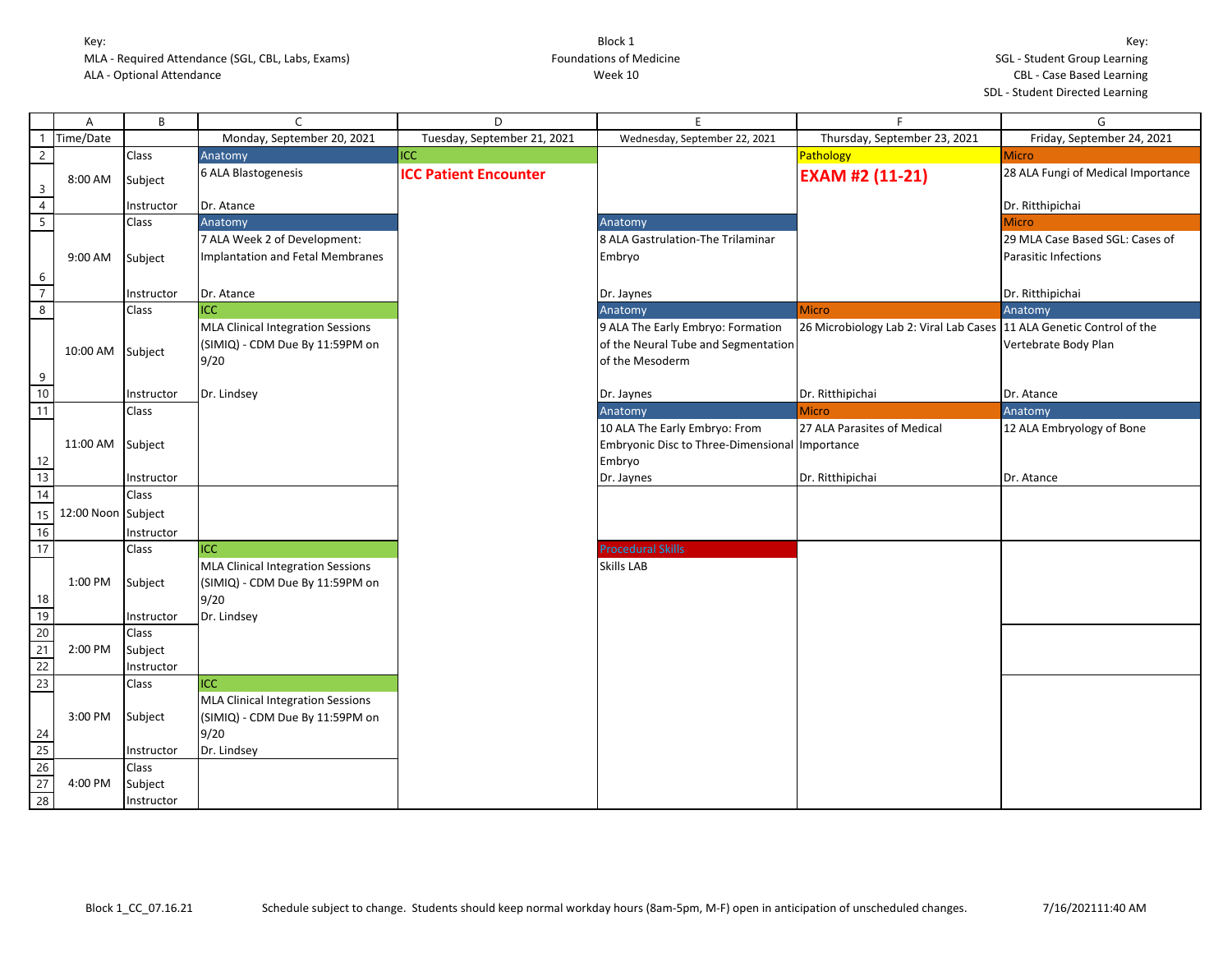|                                                                                                    | A                  | B          | $\mathsf{C}$                           | D                           | E.                             | F.                           | G                         |
|----------------------------------------------------------------------------------------------------|--------------------|------------|----------------------------------------|-----------------------------|--------------------------------|------------------------------|---------------------------|
| -1                                                                                                 | Time/Date          |            | Monday, September 27, 2021             | Tuesday, September 28, 2021 | Wednesday, September 29, 2021  | Thursday, September 30, 2021 | Friday, October 1, 2021   |
| $\overline{2}$                                                                                     |                    | Class      | <b>Micro</b>                           |                             |                                | PPC/OMM                      |                           |
|                                                                                                    |                    |            | 30 MLA Case Based SGL: Cases of Fungal |                             |                                | Exam #2 (7-12)               |                           |
|                                                                                                    | 8:00 AM            | Subject    | Infection                              |                             |                                |                              |                           |
| $\overline{3}$                                                                                     |                    |            |                                        |                             |                                |                              |                           |
| $\overline{4}$                                                                                     |                    | Instructor | Dr. Ritthipichai                       |                             |                                |                              |                           |
| $\overline{5}$                                                                                     |                    | Class      | <b>Micro</b>                           | Anatomy                     |                                |                              | <b>Micro</b>              |
|                                                                                                    |                    |            | 31 ALA Case Based Discussion:          |                             |                                |                              |                           |
|                                                                                                    | 9:00 AM            | Subject    | Approaches to the Acquisition and      | Anatomy Exam #2 (6-12)      |                                |                              | <b>EXAM #3 (20-32)</b>    |
| 6                                                                                                  |                    |            | Diagnosis of Parasitic and Fungal      |                             |                                |                              |                           |
| $\overline{7}$                                                                                     |                    | Instructor | Dr. Ritthipichai                       |                             |                                |                              |                           |
| $\overline{8}$                                                                                     |                    | Class      | <b>Micro</b>                           |                             | ICC                            | PPC/OMM                      |                           |
|                                                                                                    |                    |            | 32 Microbiology Laboratory: Fungal and |                             | ALA Debrief Session (OPTIONAL) | <b>Practical Exam</b>        |                           |
|                                                                                                    | 10:00 AM Subject   |            | Parasitic Lab Cases                    |                             |                                |                              |                           |
|                                                                                                    |                    |            |                                        |                             |                                |                              |                           |
|                                                                                                    |                    | Instructor | Dr. Ritthipichai                       |                             | Dr. Lindsey                    |                              |                           |
| $\begin{array}{c}\n9 \\ 10 \\ 11\n\end{array}$                                                     |                    | Class      |                                        |                             |                                |                              |                           |
|                                                                                                    |                    |            |                                        |                             |                                |                              |                           |
|                                                                                                    | 11:00 AM Subject   |            |                                        |                             |                                |                              |                           |
|                                                                                                    |                    | Instructor |                                        |                             |                                |                              |                           |
|                                                                                                    |                    | Class      |                                        |                             |                                |                              |                           |
|                                                                                                    | 12:00 Noon Subject |            |                                        |                             |                                |                              |                           |
| $\begin{array}{r} 12 \\ \hline 13 \\ \hline 14 \\ \hline 15 \\ \hline 16 \\ \hline 17 \end{array}$ |                    | Instructor |                                        |                             |                                |                              |                           |
|                                                                                                    |                    | Class      |                                        | Anatomy                     |                                |                              |                           |
|                                                                                                    | 1:00 PM            | Subject    |                                        | <b>Practical Exam</b>       |                                |                              |                           |
|                                                                                                    |                    |            |                                        |                             |                                |                              |                           |
|                                                                                                    |                    | Instructor |                                        |                             |                                |                              |                           |
|                                                                                                    |                    | Class      |                                        |                             |                                |                              |                           |
|                                                                                                    | 2:00 PM            | Subject    |                                        |                             |                                |                              |                           |
|                                                                                                    |                    | Instructor |                                        |                             |                                |                              |                           |
| 18<br>19<br>20<br>21<br>22<br>23<br>24<br>25<br>26<br>27<br>28                                     |                    | Class      |                                        |                             |                                |                              |                           |
|                                                                                                    | 3:00 PM            | Subject    |                                        |                             |                                |                              | Promotion Board as needed |
|                                                                                                    |                    | Instructor |                                        |                             |                                |                              |                           |
|                                                                                                    |                    | Class      |                                        |                             |                                |                              |                           |
|                                                                                                    | 4:00 PM            | Subject    |                                        |                             |                                |                              |                           |
|                                                                                                    |                    | Instructor |                                        |                             |                                |                              |                           |